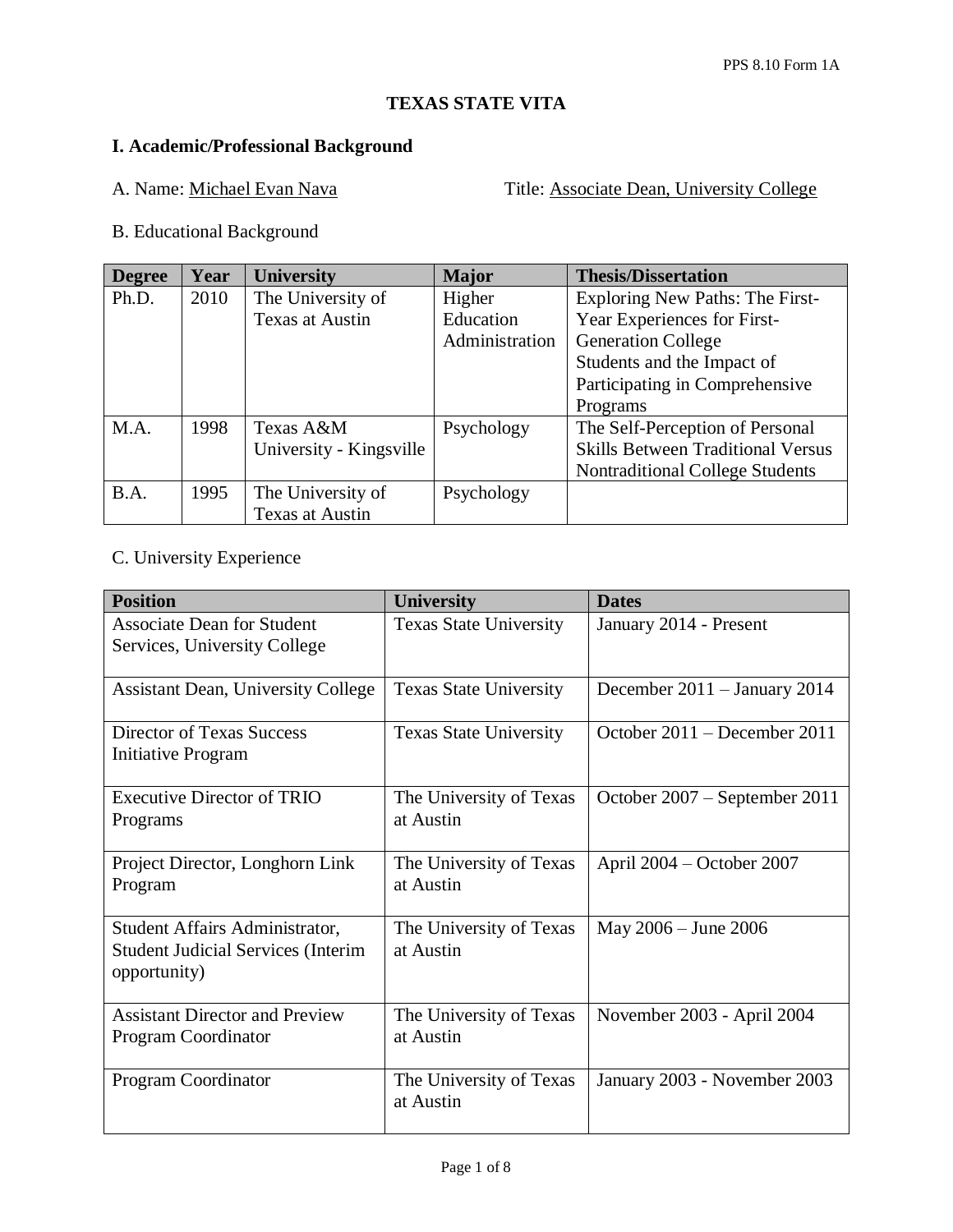| Director of Student Support<br>Services Program (TRIO Program)                | <b>SUNY Rockland</b><br><b>Community College</b> | September 2001 - December<br>2002 |
|-------------------------------------------------------------------------------|--------------------------------------------------|-----------------------------------|
| Assistant to the Director,<br><b>Educational Opportunity Program</b>          | <b>SUNY Rockland</b><br><b>Community College</b> | April 2001 - September 2001       |
| <b>Assistant Director of Counseling</b><br>Center                             | The University of Texas<br>at Brownsville        | July 2000 - February 2001         |
| Program Coordinator/Counselor,<br><b>STING Success Peer Mentor</b><br>Program | The University of Texas<br>at Brownsville        | August 1999 - February 2001       |
| Program Counselor,<br><b>ASPIRE/SSSP (TRIO Program)</b>                       | The University of Texas<br>at Brownsville        | February 1998 - August 1999       |
| Academic Coordinator/Counselor,<br>McNair Scholars Program (TRIO<br>Program)  | Texas A&M University<br>- Kingsville             | November 1995 - January 1998      |

D. Relevant Professional Experience: N/A

E. Other Professional Credentials (licensure, certification, etc.): N/A

### **II. TEACHING**

A. Teaching Honors and Awards: N/A

B. Courses Taught:

OCED 4350: Adult Development & Career Planning, Fall 2017 (Texas State University) CTE 5321: Work-based Learning in Career and Technical Education, Summer 2017 (Texas State University) OCED 5302: Applied Interdisciplinary Research Methods II, Fall 2015 and Spring 2017 (Texas State University) OCED 5301: Applied Interdisciplinary Research Methods I, Spring 2015 and Fall 2016 (Texas State University) OCED 5300: Interdisciplinary Research Methods, Fall 2014 and Spring 2016 (Texas State University) CATE 5313D: Leadership and Professional Development, Spring 2014 (Texas State University) CATE 5341: Supervision, Fall 2013 (Texas State University) CATE 3322-5322: Teaching/Training as a Profession, Spring 2013 (Texas State University) US 1100: University Seminar, Fall 2012, Fall 2013, Spring 2014, Fall 2014, Spring 2015, Fall 2015, Spring 2016, Fall 2016, Spring 2017, and Fall 2017 (Texas State University) UGS 310: Undergraduate Research Experience, Spring 2011 (The University of Texas at Austin) NCB 1000: STING Success Lab, Fall 1999 and Fall 2000 (The University of Texas at Brownsville)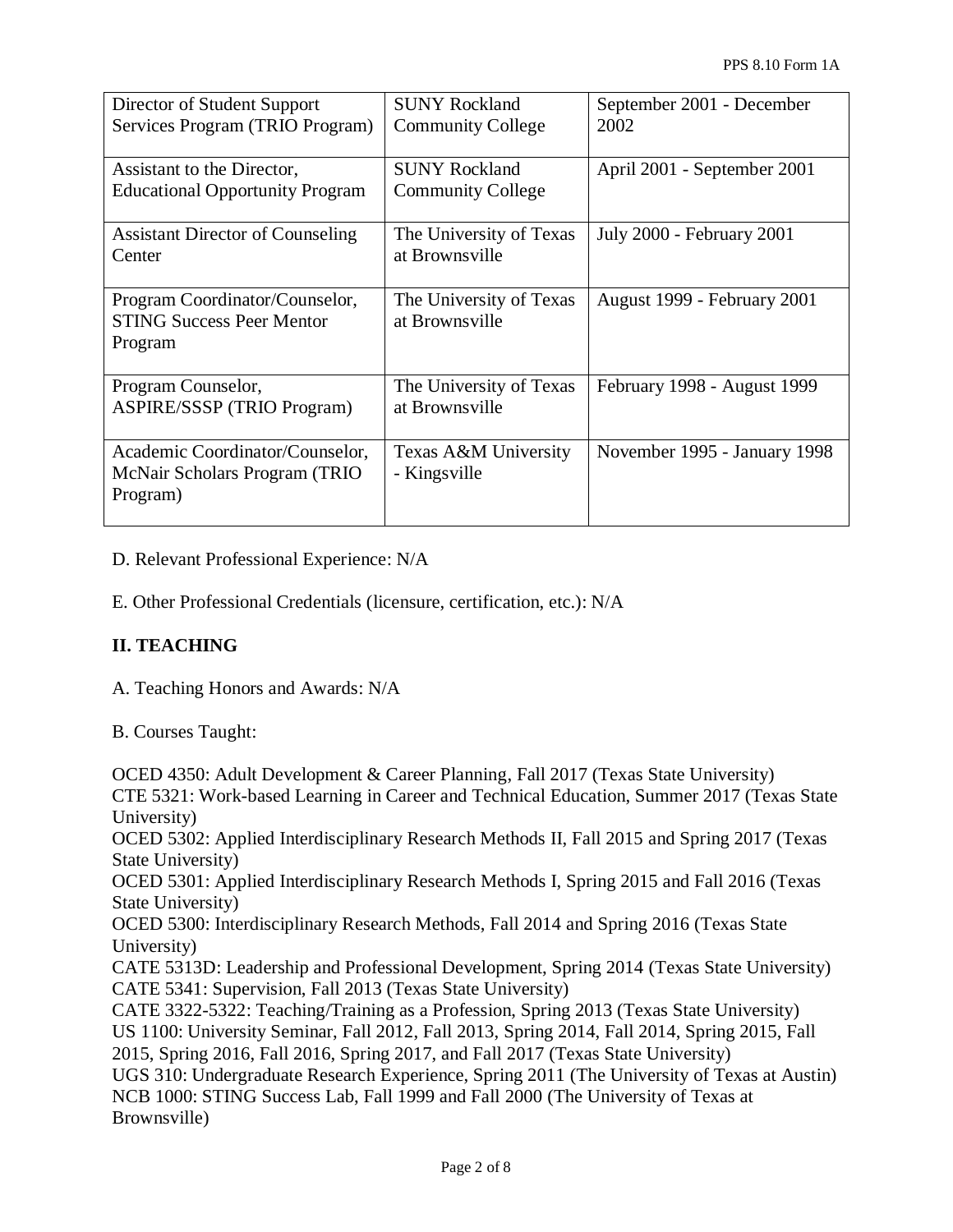C. Graduate Theses/Dissertations, Honors Theses, or Exit Committees (if supervisor, please indicate): N/A

D. Courses Prepared and Curriculum Development:

UGS 310: Undergraduate Research Experience NCB 1000: STING Success Lab

E. Funded External Teaching Grants and Contracts: N/A

F. Submitted, but not Funded, External Teaching Grants and Contracts: N/A

G. Funded Internal Teaching Grants and Contracts: N/A

H. Submitted, but not Funded, Internal Teaching Grants and Contracts: N/A I. Other: N/A

### **III. SCHOLARLY/CREATIVE**

A. Works in Print (including works accepted, forthcoming, in press)

1. Books (if not refereed, please indicate)

- a. Scholarly Monographs: N/A
- b. Textbooks: N/A
- c. Edited Books: N/A
- d. Chapters in Books: N/A
- e. Creative Books: N/A

2. Articles

a. Refereed Journal Articles: N/A

b. Non-refereed Articles: N/A

3. Conference Proceedings

- a. Refereed Conference Proceedings: N/A
- b. Non-refereed: N/A
- c. Presentations: N/A

4. Abstracts: N/A

- 5. Reports: N/A
- 6. Book Reviews: N/A
- 7. Other Works in Print: N/A
- B. Works not in Print
- 1. Papers Presented at Professional Meetings: N/A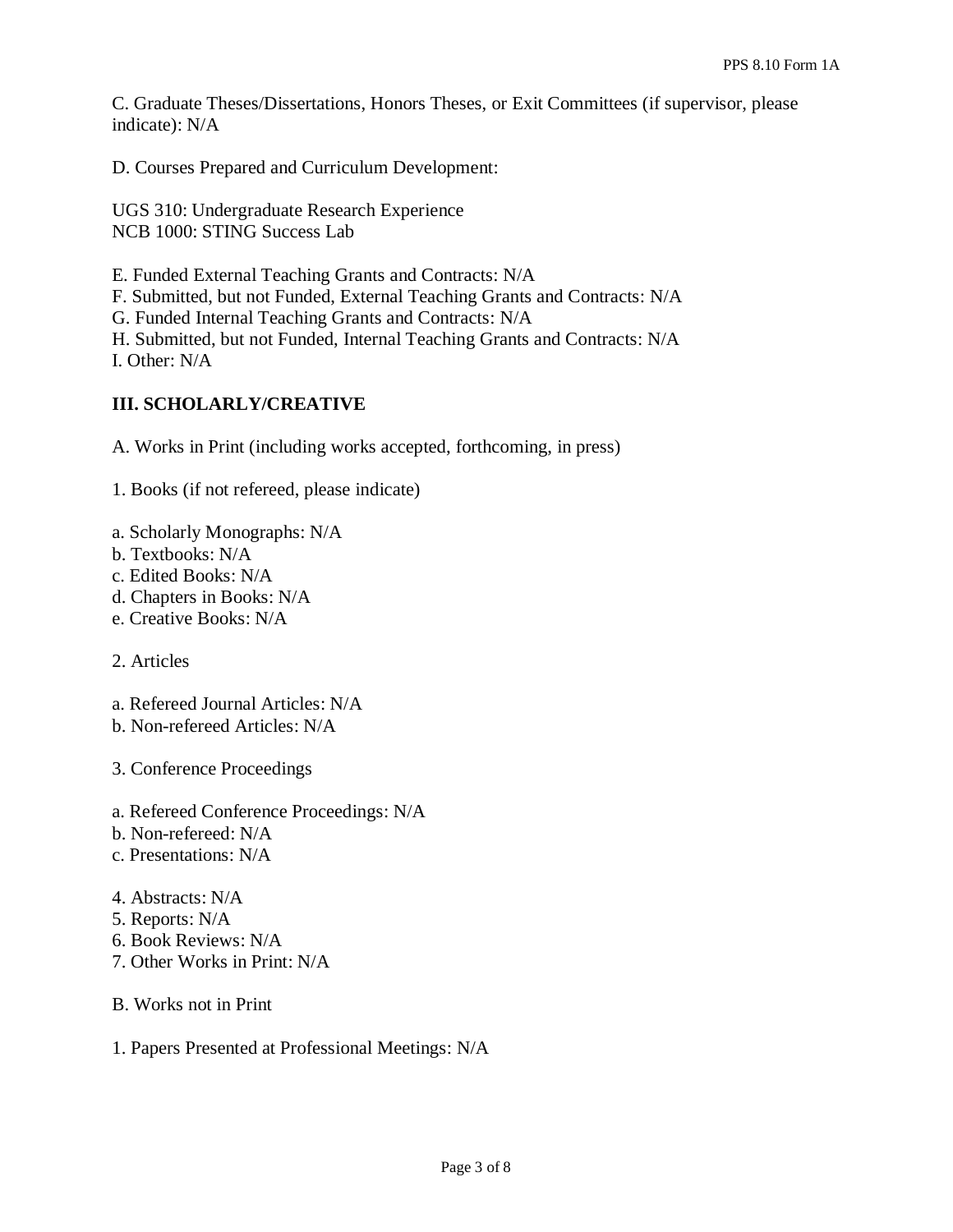2. Invited Talks, Lectures, and Presentations:

- Nava, M.E., & Barnes, A. (2016). Enhancing the First-Year Experience Model with Academic Coaching, National Conference on The First Year Experience (FYE).
- Brown, D.A., Nava, M.E., Janik, J., Marsden, M.B., & Ramirez, A. (2015). Implementing, Assessing, and Reporting Career Focused QEP's at Distinct Institutions. Southern Association of Colleges and Schools Commission on Colleges (SACSCOC).
- Nava, M.E., Black, V.G., & Barnes, A. (2015). Innovative Approach to a New Mentoring and Academic Coaching Program, College Reading Learning Association (CRLA).
- Nava, M.E., & Black, V.G. (2016). Strategies in utilizing Peer Educator in an FYE program, National Conference on The First Year Experience (FYE).
- Nava, M.E., Black, V.G., & Barnes, A. (2015). Keeping the PACE: Collaboration within an FYE Model. National Conference on The First Year Experience (FYE).
- Nava, M.E., Black, V.G., & Barnes, A. (2014). PACE Yourself: Implementing a Mentoring Program within a FYE Model. National Conference on The First Year Experience (FYE).
- Nava, M.E., Black, V.G., & Barnes, A. (2014). PACE Yourself: Implementing a Mentoring Program within a FYE Model. National Symposium on Student Retention (NSSR).
- Nava, M.E., Black, V.G., & Barnes, A. (2014). PACE Yourself: Implementing a Mentoring Program within a FYE Model. College Reading and Learning Association (CRLA).
- Brown, D.A., & Nava, M.E. (2014). Maintaining Quality Enhancement Plan Momentum through Assessment, Communication, and Planning. Southern Association of Colleges and Schools Commission on Colleges (SACSCOC).
- Brown, D.A., Nava, M.E., & Barrera, A. M. (2013). Implementing a Holistic Professional Advisor Model at a Large Research University. National Academic Advising Association (NACADA).
- Nava, M.E., Black, V.G., & Barnes, A. (2013). PACE Yourself: Implementing a Mentoring Program within a FYE Model. Texas Association of Chicanos in Higher Education (TACHE).
- Nava, M.E., Black, V.G., & Barnes, A. (2013). PACE Yourself: Implementing a Mentoring Program within a FYE Model. Café College/UTSA.
- Brown, D.A., & Nava, M.E. (2013). Personalized Academic & Career Exploration (PACE): A Student Success QEP at Texas State University. Southern Association of Colleges and Schools Commission on Colleges (SACSCOC).
- Nava, M.E., Lu, C., & Ozuna, T. (2012). Comparing Factors for College Going and Academic Success: First-Generation vs. Non First-Generation Hispanic College Students at a Texas University. 2012 Tejas Foco, Regional Conference of The National Association for Chicana and Chicano Studies (NACCS).
- Nava, M.E. (2011). Latino Males in Higher Education. Latino Leadership Summit. The University of Texas at Austin, Austin, TX.
- Saenz, V.B., Nava, M.E., & Smith, J. (2011). Project MALES: Mentoring to Achieve Latino Educational Success. Latino Male Symposium. The University of Texas at Austin, Austin, TX.
- Saenz, V.B., Ponjuan, L., Nava, M.E., & Rodriguez, S.L. (2011). Project MALES: Mentoring to Achieve Latino Educational Success. American Association of Hispanics in Higher Education Conference. San Antonio, TX.
- Nava, M.E. (2011). Developing Leadership Skills: Using Your Unique College Experiences. LULAC Youth Leadership Conference, The University of Texas at Austin, Austin, TX.
- Saenz, V.B., Nava, M.E., Smith, J., Lopez, M., & Pecero, V. (2011). Project MALES: Mentoring to Achieve Latino Educational Success. 3rd Annual Texas Higher Education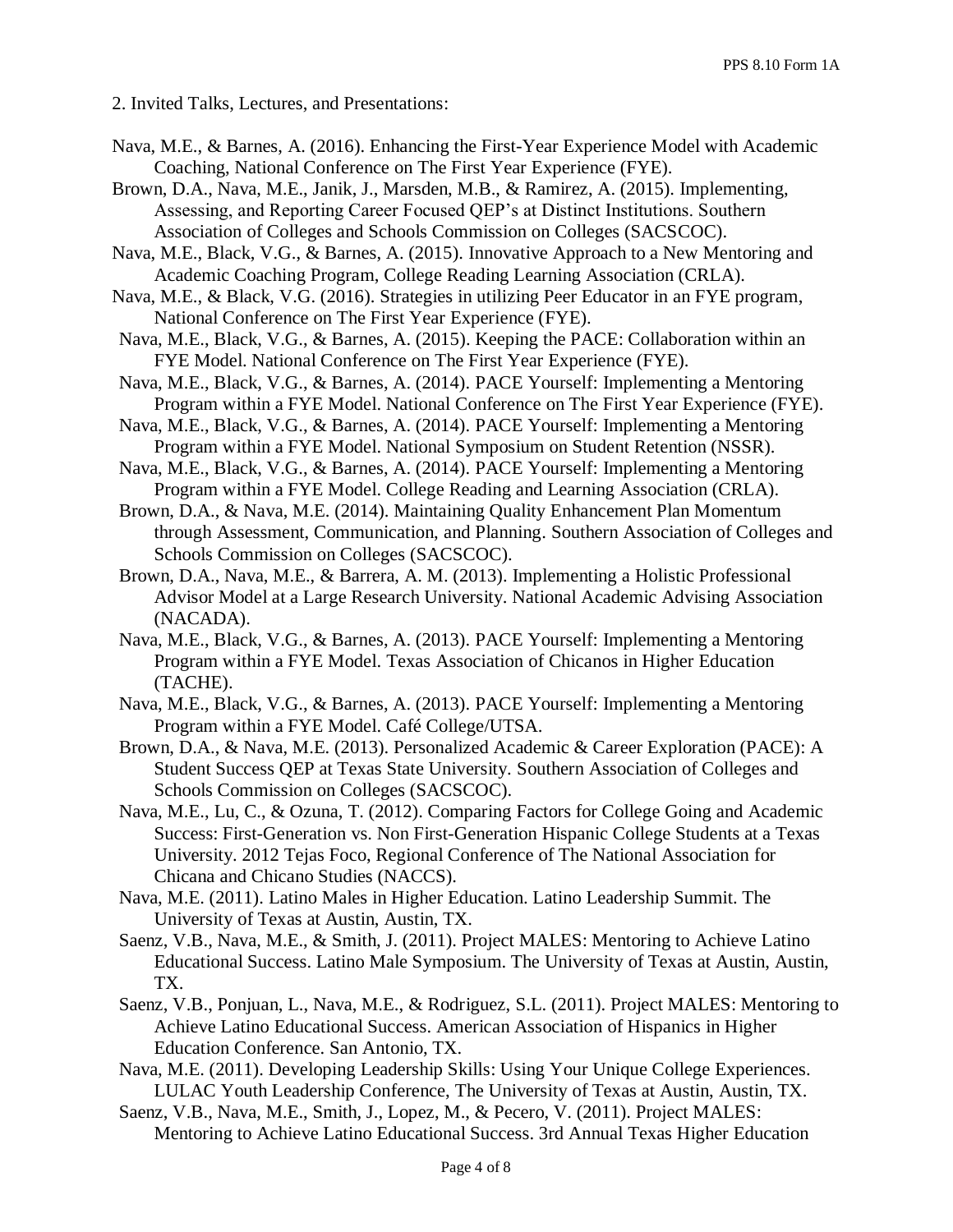Symposium. The University of Texas at San Antonio, San Antonio, TX.

- Nava, M.E., Lu, C., & Ozuna, T. (2011). Comparing Factors for College Going and Academic Success: First-Generation vs. Non First-Generation Hispanic College Students at a Texas University. 25th Annual Hispanic Association of Colleges and Universities Conference. San Antonio, TX.
- Nava, M.E., & Valdez, P. (2011). First Year Connection Student Orientation. South Texas College, McAllen, TX.
- 3. Consultancies:

Project MALES (Mentoring to Achieve Latino Educational Success), (September 2010 present). Currently hold an Advisory Council member role. Previously held a Co-director and research team member role during the implementation phase of the program. The focus of this research project is to explore the complex experiences of Latino males in higher education and to design a model for a Latino male mentoring program. I conducted site visits, interviewed administrators, faculty, and Latino male college students at South Texas College and Lone Star College System (North Harris and CyFair), and submitted findings. I took the lead role in developing the Project MALES Mentoring Model. A pilot-mentoring program was launched in Fall 2011 within the Longhorn Center for Academic Excellence at The University of Texas at Austin. Website: www.projectmales.org

- 4. Workshops: N/A
- 5. Other Works not in Print:
	- a. Works "submitted" or "under review": N/A
	- b. Works "in progress": N/A
	- c. Other works not in print: N/A
- C. Grants and Contracts
- 1. Funded External Grants and Contracts:

Project/Proposal Title: IMPACTing STEM Success at Texas State University (IMPACT) (D. Brown (PI) M. Nava (CO-PI) K. Bolch (CO-PI)) Source of Support: U.S. Department of Education, Office of post-Secondary Education, Developing Hispanic-Serving Institutions (HSI) Program CFDA #: 84.031C Total Award Amount: \$5.8 million Total Award Period Covered:  $10/16 - 09/21$ .

Project/Proposal Title: Career and Financial Education (CAFÉ): A Graduation Success and Career Readiness Initiative at Texas State University and Del Mar College (D. Brown (PI) M. Nava (CO-PI)) Source of Support: U.S. Department of Education, Office of post-Secondary Education, Developing Hispanic-Serving Institutions (HSI) Program CFDA #: 84.031S Total Award Amount: \$3.2 million Total Award Period Covered: 10/15 – 09/20.

Project/Proposal Title: Minority Male Initiatives (M. Nava (PI)) Source of Support: Texas Higher Education Coordinating Board Total Award Amount: \$104,000 Total Award Period Covered: 8/15 - 8/17.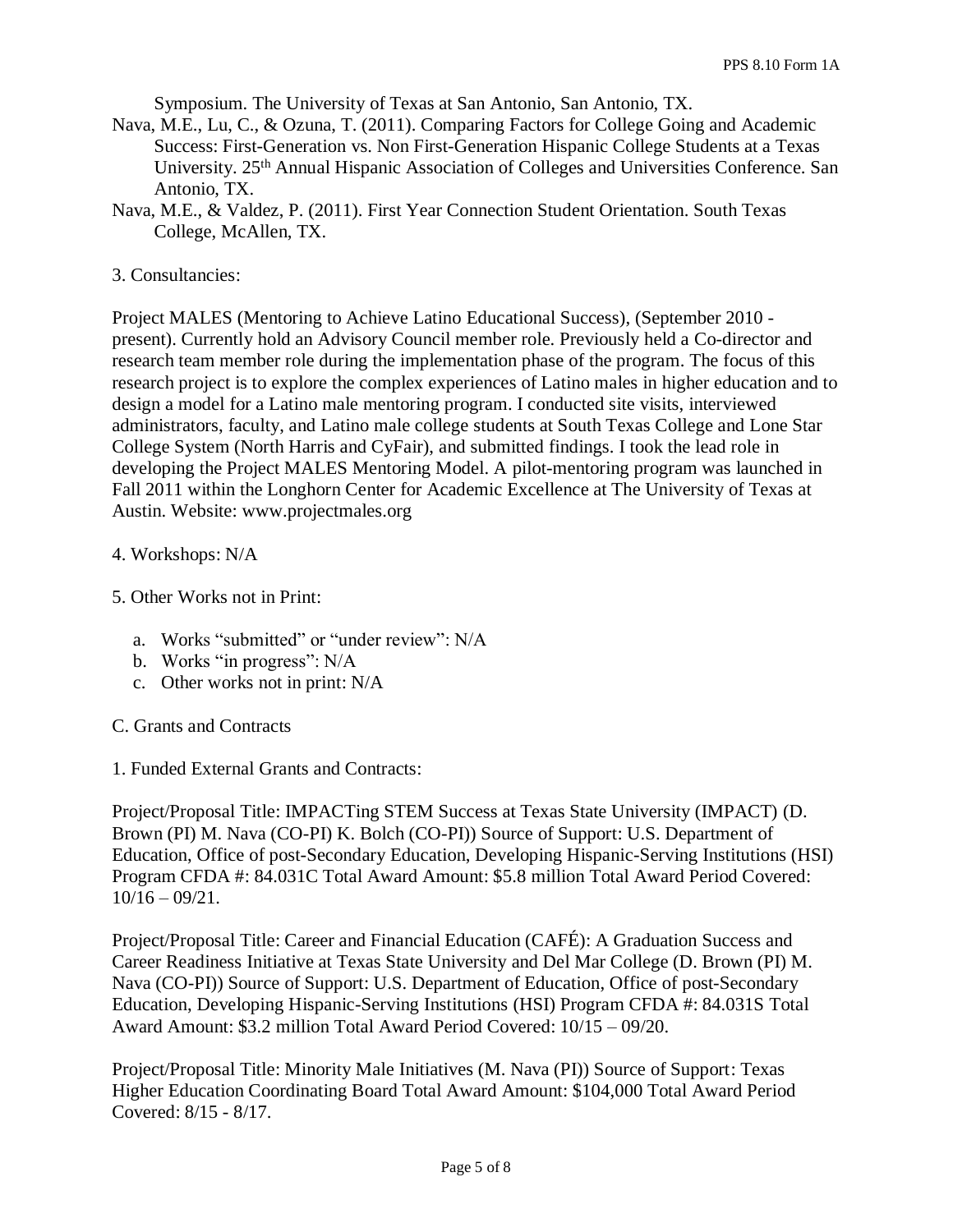Project/Proposal Title: Mentoring and Academic Coaching: Foundations for Student Success at Texas State University (D. Brown (PI) M. Nava (CO-PI)) Source of Support: U.S. Department of Education, Office of post-Secondary Education, Developing Hispanic-Serving Institutions (HSI) Program CFDA #: 84.031S Total Award Amount: \$3.03 million Total Award Period Covered:  $10/12 - 09/17$ .

Project/Proposal Title: Student Support Services Program CFDA #: 84.042A (M. Nava (PI)) Source of Support: U.S. Department of Education, Office of post-Secondary Education, TRIO Programs grant proposal Total Award Amount: \$1.19 million Total Award Period Covered:  $09/10 - 08/15$ .

Project/Proposal Title: Ronald E McNair Postbaccalaureate Achievement Program CFDA #: 84.217A (M. Nava (PI)) Source of Support: U.S. Department of Education, Office of post-Secondary Education, TRIO Programs grant proposal Total Award Amount: \$1.10 million Total Award Period Covered: 10/07 – 09/12.

Project/Proposal Title: Student Support Services Program CFDA #: 84.042A (M. Nava (PI)) Source of Support: U.S. Department of Education, Office of post-Secondary Education, TRIO Programs grant proposal Total Award Amount: \$1.10 million Total Award Period Covered:  $09/05 - 08/10$ .

- 2. Submitted, but not Funded, External Grants and Contracts: N/A
- 3. Funded Internal Grants and Contracts: N/A
- 4. Submitted, but not Funded, Internal Grants and Contracts: N/A

D. Fellowships, Awards, Honors:

2011 Outstanding Dissertation Competition Finalist, awarded by the American Association of Hispanics in Higher Education (AAHHE) and Educational Testing Services (ETS)

2009 Inter-University Program for Latino Research (IUPLR) Participant, "Higher Education Research on the Condition of Latinos in U.S. Colleges Workshop" sponsored by the University of Notre Dame

### **IV. SERVICE**

#### A. Institutional

1. University:

Member, Transfer Taskforce, Texas State University, October 2017 - present Ex officio Member, First Year Student Commuter Retention Taskforce, Texas State University, September 2017 - present Co-Chair, First Year Student Commuter Retention Taskforce, Texas State University, May 2016 – September 2017 Member, Student Financial Literacy and Default Aversion Committee, Texas State University, March 2016 - present Member, Registration and Academic Calendar Coordinating Committee, Texas State University, September 2015 - present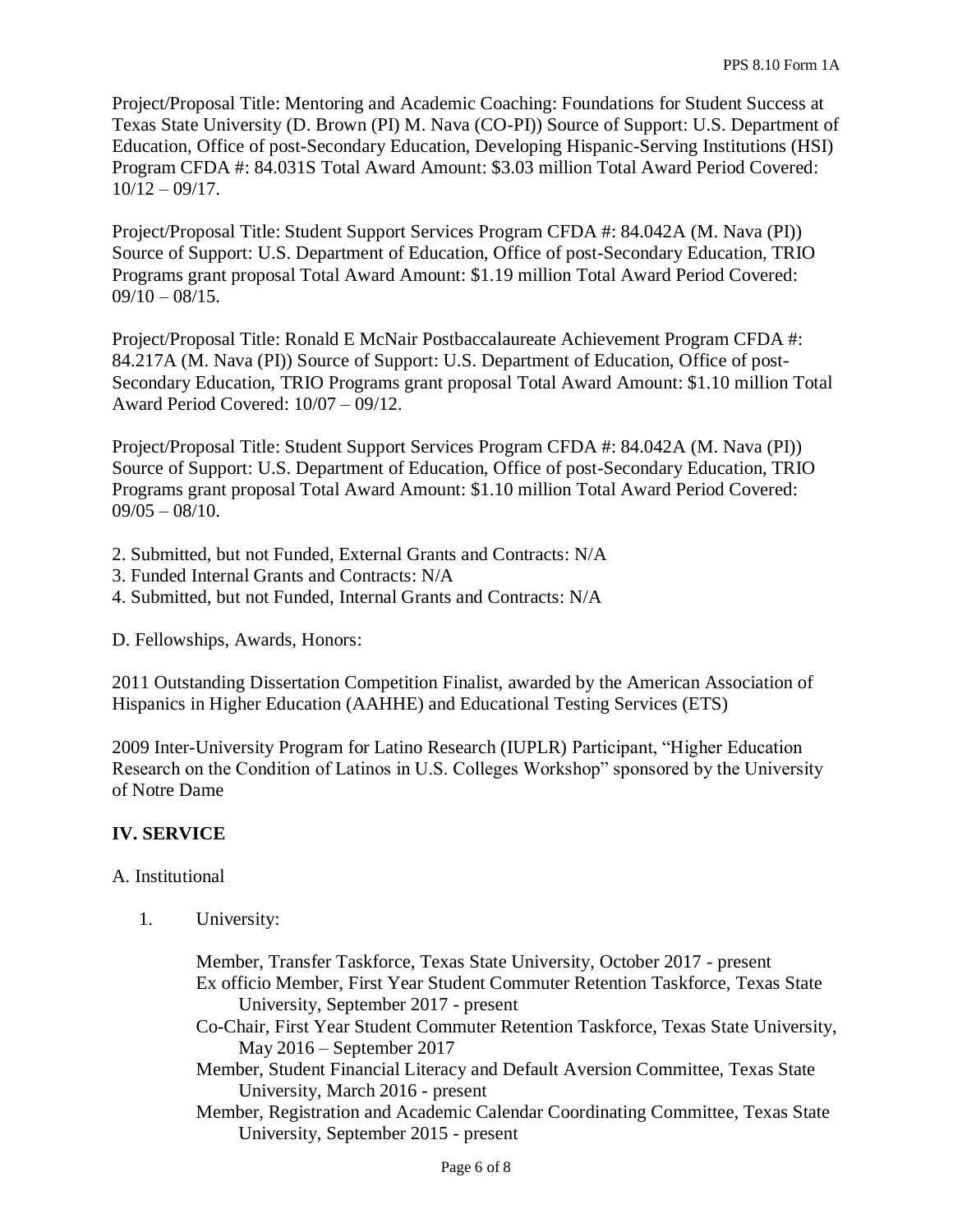Member, Hispanic Retention Initiatives Committee, Texas State University, August 2015 - present Member, Financial Aid Advisory, Appeals, and Scholarship Awards Committee, Texas State University, January 2015 - present Chair, Developmental Education Advisory Committee, Texas State University, January 2014 - present Member, Alcohol and Drug Advisory Council, Texas State University, September 2014 - present Member, Retention Council, Texas State University, September 2014 - present Member, Classroom Renovation Improvement Committee, Texas State University, February 2014 - present Member, The Executive Research Planning Committee, Texas State University, September 2012 – September 2013 Member, Personalize Academic and Career Exploration (PACE) Council, Texas State University, October 2011 – September 2013 Member, Orientation Planning Committee, Texas State University, October 2011 present Member, PAWS Preview Committee, Texas State University, October 2011 – present Chair, Recruitment Sub-Committee, Council of Academic Support Programs, The University of Texas at Austin, September 2010 - August 2011 Member, Council of Academic Support Programs, The University of Texas at Austin, June 2010 – August 2011 Member, Strategic Planning Team, Division of Diversity and Community Engagement, The University of Texas at Austin, June 2010 - July 2011 Member, DDCE-DIIA Assessment Resource Group, Division of Diversity and Community Engagement, The University of Texas at Austin, 2009 - 2011 Member, Development Standing Committee, Division of Diversity and Community Engagement, The University of Texas at Austin, 2009 – 2010 Member, Provost Council Committee, Office of the Dean of Students, Division of Student Affairs, The University of Texas at Austin, 2006 - 2007 Member, Strategic Initiative Work Group, Division of Student Affairs, The University of Texas at Austin, 2005 - 2006 Member, Sexual and Interpersonal Violence Team, Office of the Dean of Students, Division of Student Affairs, The University of Texas at Austin, 2005 - 2006 Member, Hazing Investigation Team, Office of the Dean of Students, Division of Student Affairs, The University of Texas at Austin, 2004 - 2006 Ex officio Member, Student Deans Committee, Office of the Dean of Students, Division of Student Affairs, The University of Texas at Austin, 2004 - 2005 Ex officio Member, Parking and Traffic Policies Committee of the General Faculty, Office of the Dean of Students, Division of Student Affairs, The University of Texas at Austin, 2003 - 2004 2. College: Chair, PACE First-Year Collaboration Team, April 2017 - present

Chair, University College Assessment Committee, Texas State University, August 2016 - present Chair, Developmental Education Advisory Committee, Texas State University,

January 2014 - present